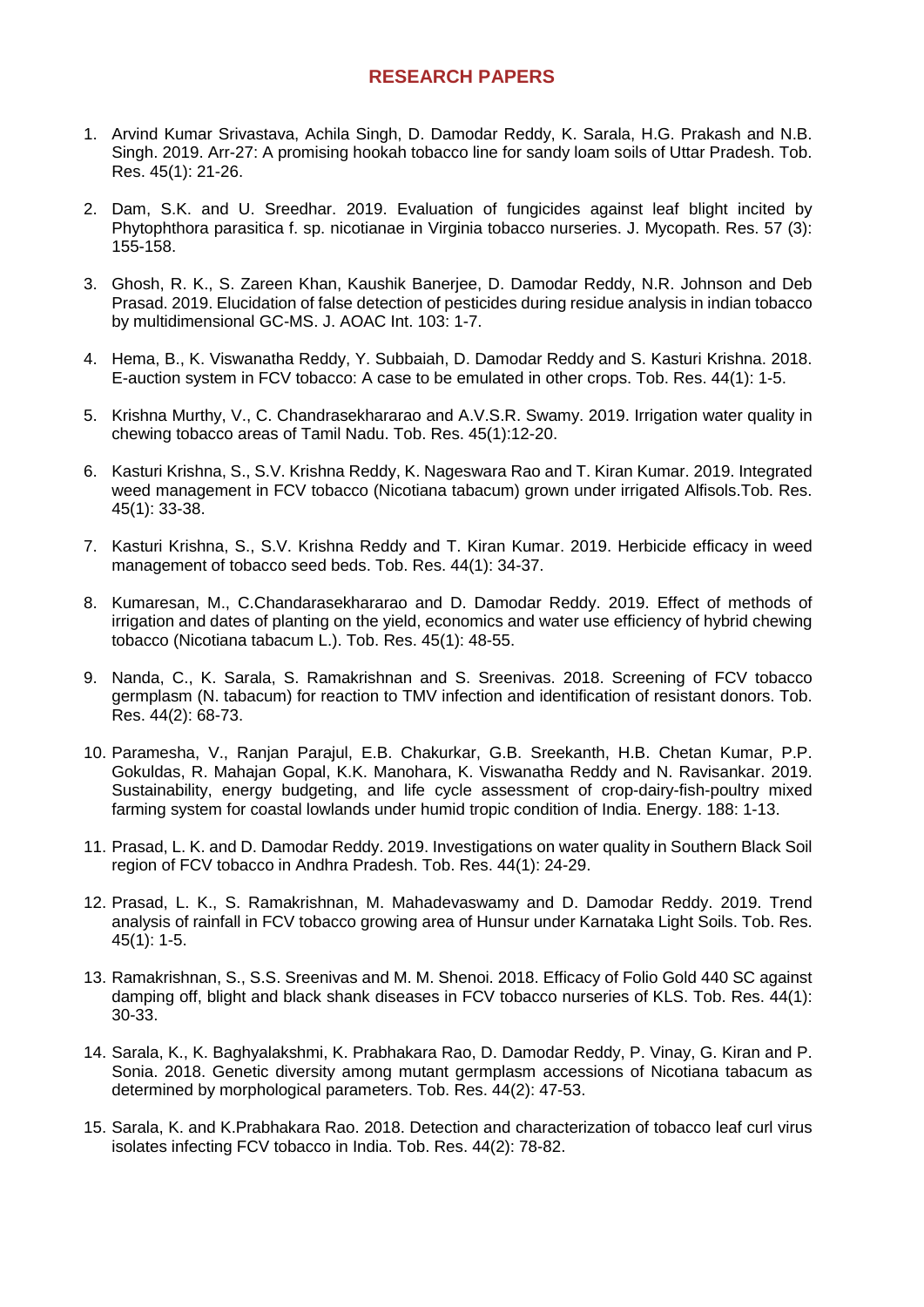- 16. Sarala, K., K. Prabhakara Rao, K. Baghyalakshmi, D. Damodar Reddy, G. Kiran and K. Shravan kumar. 2019. Morphological diversity in burley tobacco germplasm. Tob. Res. 45(1): 39-47.
- 17. Sreedhar, U. 2018. Evaluation of novaluron + emamectin benzoate against leaf eating caterpillar, Spodoptera litura in tobacco nurseries. Tob. Res. 44(2): 58-62.
- 18. Sreedhar, U. 2019. Field evaluation of new insecticides against budworm, Helicoverpa armigera (Hubner) in flue-cured Virginia tobacco. J. Entomol. Zool. Stud. 7(3): 417-420.
- 19. Sreedhar, U. 2019. Influence of weather on male moth catches of Spodoptera litura in pheromone traps and infestation in Virginia tobacco. Tob. Res. 45(1): 6-11.
- 20. Santosh Swamy, U. Sreedhar, R.D. Prasad, B.S.R. Reddy and P. Sudhakar. 2019. Identification of Trichoderma isolates from tobacco growing regions of West Godavari district, based on sequence analysis of ITS region of rDNA and morphological variations in the strains. Int. J. Curr. Microb. Appl. Sci. 8(6): 1765-1772.
- 21. Supradip Saha, Jashbir Singh, Anindita Paul, Rohan Sarkar, Zareen Khan and Kaushik Banerjee. 2019. Anthocyanin profiling using UV-Vis spectroscopy and liquid chromatography Mass Spectrometry. J. AOAC Int. 103: 1-17.
- 22. Srinivas, A., V. Sudha Rani and I. Sreenivasa Rao. 2019. Construction and standardization of knowledge test to measure the level of knowledge of tribal farmers on seed banking. Curr. J. Appl. Sci. Tech. 35(2): 1-8.
- 23. Venkateswarlu, P., S.S. Sreenivas and P. Nagesh. 2018. Survey for assessment of insect pest incidence on FCVtobacco in Karnataka Light Soils. Tob. Res. 44(1): 44-45.
- 24. Viswanatha Reddy, K., D. Damodar Reddy, B. Hema and A. Srinivas. 2019. Tobacco production in Asia: Impact of WHO-FCTC. Tob. Res. 45(1): 27-32.

## **BOOKS**

25. Damodar Reddy, D., C. Chandrasekhararao, K. Baghyalakshmi, B. Krishna Kumari and R.K. Singh. 2019. Indian Tobacco- The Compendium of Varieties (ISBN: 978-81-940362-0-3. AINPT, ICAR-CTRI, Rajahmundry. pp. 114.

## **[TECHNICAL](https://ctri.icar.gov.in/files/indian.pdf) BULLETINS**

- 26. FCJ 11: A high yielding FCV tobacco cultivar for Northern Light Soils of Andhra Pradesh
- 27. Viswanatha Reddy, K., D. Damodar Reddy and C. Chandrasekhararao. 2019: ICAR-CTRI Research Contribution and Impact
- 28. Sarala, K., D. Damodar Reddy, K. Prabhakara Rao and A.V.S.R. Swamy. 2019. CTRI Sulakshana: An improved FCV Tobacco Variety
- 29. Kumaresan, M., D. Damodar Reddy and C. Chandrasekhararao. 2019. ICAR- CTRI-Research Station, Vedasandur - At a Glance. AINPT, ICAR-CTRI RS, Vedasandur.
- 30. Paramesha, V., E. B. Chakurkar, B.L. Manjunath, G. R. Mahajan, S.K. Das, A. R. Desai, S. Priya Devi, H.B. Chetan Kumar, P. P. Gokul Das, K. K. Manohara, N. Ravisankar, K. Viswanatha Reddy, S. Raj Kumar,
- 31. Rahul M. Kulkarni and N. P. Singh. 2019. Plantation crop based integrated farming system for upland agro ecosystem of Goa. Technical Bulletin No. 66. ICAR-CCARI, Goa.